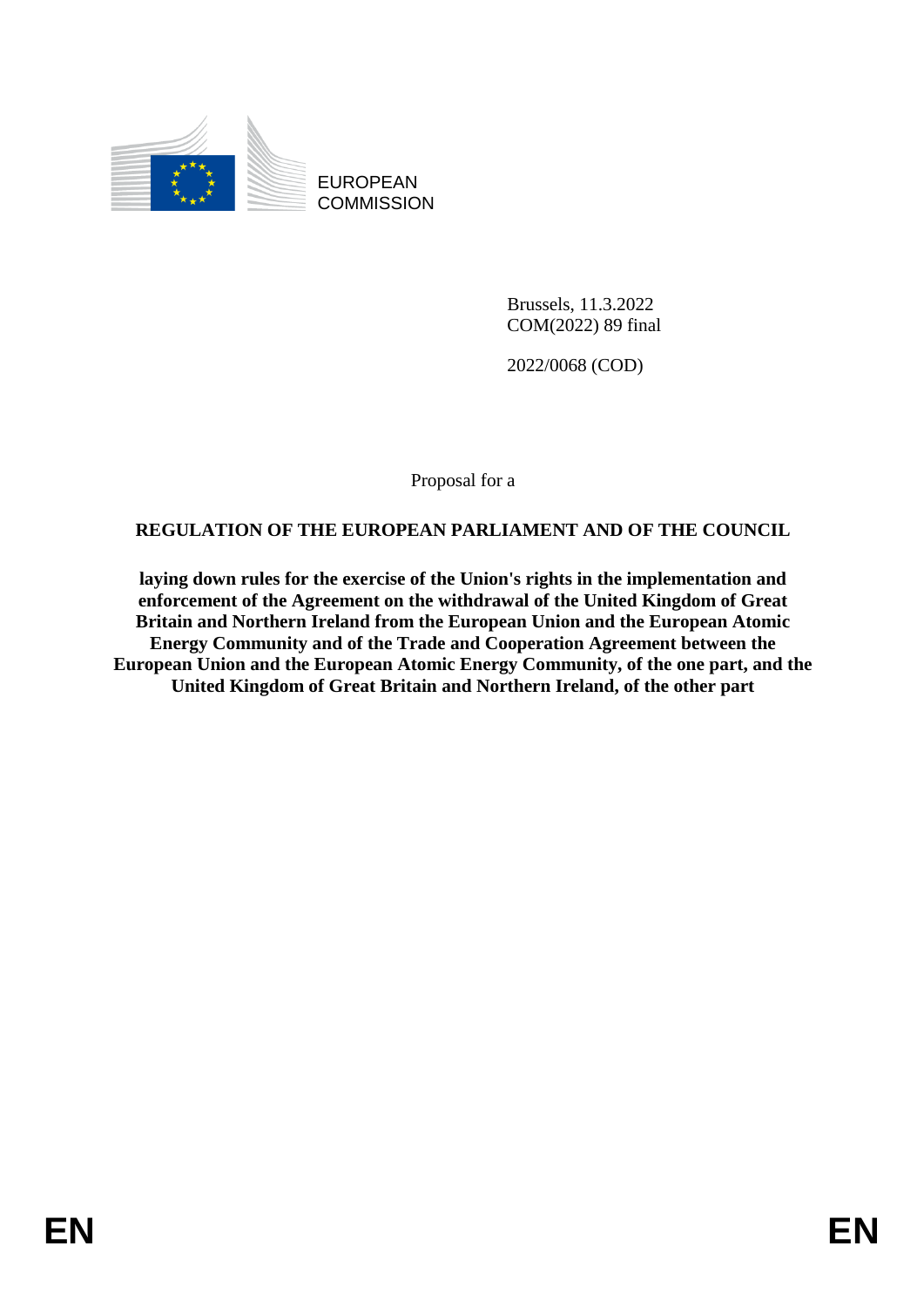## **EXPLANATORY MEMORANDUM**

### **1. CONTEXT OF THE PROPOSAL**

### **• Reasons for and objectives of the proposal**

Both the Withdrawal Agreement<sup>1</sup> and the Trade and Cooperation Agreement<sup>2</sup> between the Union and the United Kingdom allow a Party to adopt and apply certain measures in order to induce compliance by the other Party with a ruling delivered by an arbitration tribunal or panel. Such measures are temporary remedies applied until full compliance is achieved<sup>3</sup>. The Trade and Cooperation Agreement also provides for compensatory measures, which are authorised by an arbitration tribunal at the request of a Party, if the other Party has been found to have applied remedial measures that are significantly inconsistent with the applicable provisions<sup>4</sup>.

Moreover, the two Agreements allow a Party to take the following measures without having to first resort to the relevant dispute settlement mechanism:

- (a) Remedial measures:
	- (a) under the Withdrawal Agreement (in relation to a failure to add relevant instruments of Union law to the Protocol on Ireland/Northern Ireland)<sup>5</sup>;
	- (b) under the Trade and Cooperation Agreement (in relation to subsidies, road transport and fisheries) $6$ ;
- (b) Rebalancing measures:
	- (a) under the Withdrawal Agreement (in relation to safeguard measures adopted by the United Kingdom which create an imbalance between the rights and obligations under the Protocol on Ireland/Northern Ireland)<sup>7</sup>;
	- (b) under the Trade and Cooperation Agreement (in relation to safeguard measures adopted by the United Kingdom which create an imbalance between the rights and obligations under the Trade and Cooperation Agreement or under any supplementing agreement)<sup>8</sup>;

<sup>1</sup> <sup>1</sup> Agreement on the withdrawal of the United Kingdom of Great Britain and Northern Ireland from the European Union and the European Atomic Energy Community, OJ L 29, 31.1.2020, p. 7. The Agreement was concluded pursuant to Council Decision Council (EU) 2020/135, OJ L 29, 31.1.2020, p. 1, and entered into force on 1 February 2020.

<sup>&</sup>lt;sup>2</sup> Trade and Cooperation Agreement between the European Union and the European Atomic Energy Community, of the one part, and the United Kingdom of Great Britain and Northern Ireland, of the other part, OJ L 149, 30.4.2021, p.10. Agreement concluded pursuant to Council Decision (EU) 2021/689 of 29 April 2021 on the conclusion, on behalf of the Union, of the Trade and Cooperation Agreement between the European Union and the European Atomic Energy Community, of the one part, and the United Kingdom of Great Britain and Northern Ireland, of the other part, and of the Agreement between the European Union and the United Kingdom of Great Britain and Northern Ireland concerning security procedures for exchanging and protecting classified information (OJ L 149, 30.4.2021, p. 2). The Agreement applied provisionally as of 1 January 2021 and entered into force on 1 May 2021.

<sup>&</sup>lt;sup>3</sup><br>Articles 178 of the Withdrawal Agreement and 749 of the Trade and Cooperation Agreement.

<sup>4</sup> Article 374(12) of the Trade and cooperation Agreement.

 $\frac{5}{100}$  Articles 13 of the Protocol on Ireland/Northern Ireland to the Withdrawal Agreement.

 $\frac{6}{7}$  Articles 374, 469 and 506 of the Trade and Cooperation Agreement.

<sup>&</sup>lt;sup>7</sup> Article 16 of the Protocol on Ireland/Northern Ireland to the Withdrawal Agreement

Article 773 of the Trade and Cooperation Agreement.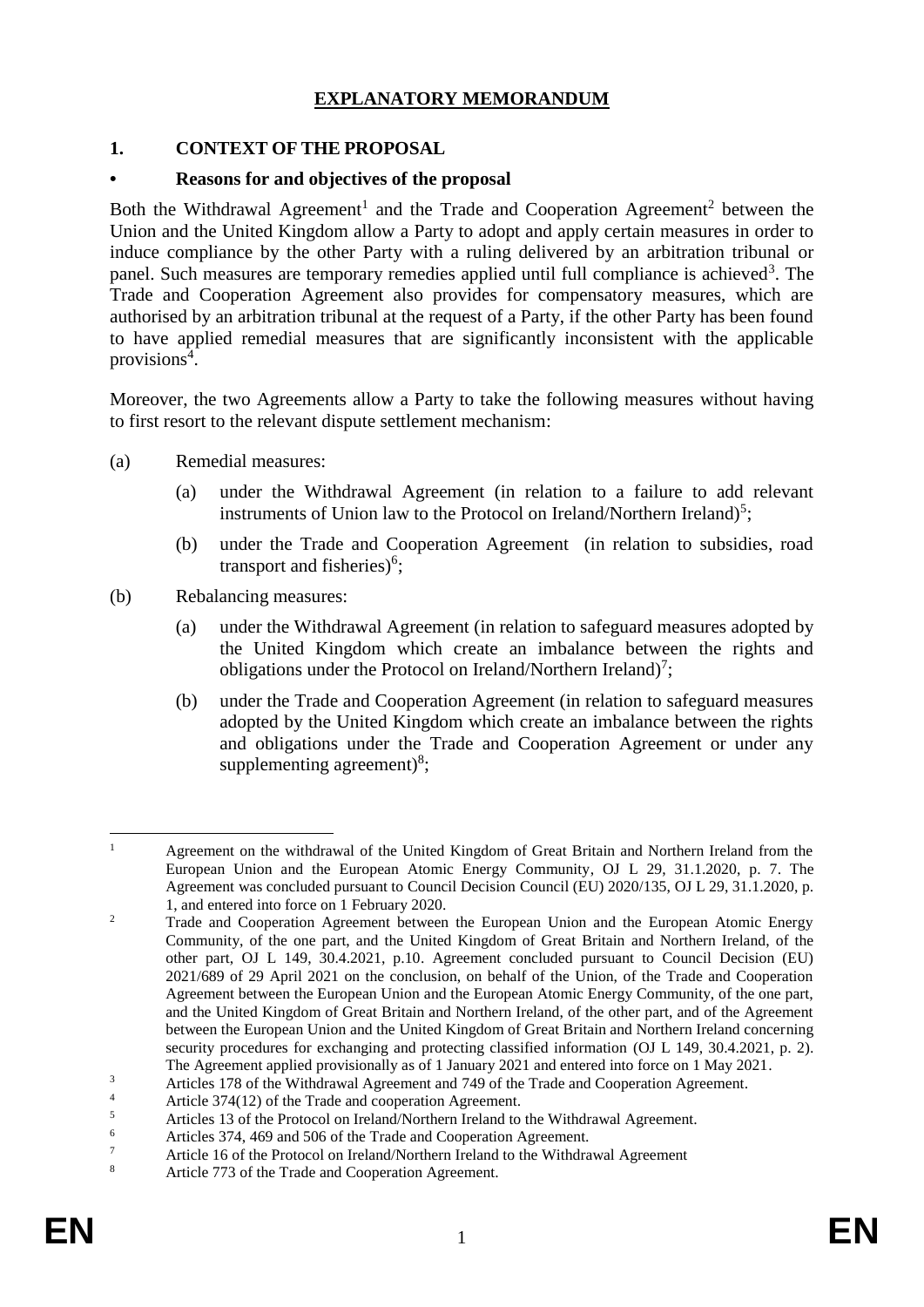- (c) under the Trade and Cooperation Agreement (in relation to divergences in the areas of labour and social, environmental or climate protection or subsidy  $control)^9$ ;
- (c) Countermeasures under the Trade and Cooperation Agreement (in response to rebalancing measures pursuant to Article 411 of the Trade and Cooperation Agreement)<sup>10</sup>;
- (d) Safeguard measures:
	- (a) under the Withdrawal Agreement (if the application of the IE/NI Protocol leads to serious economic, societal or environmental difficulties that are liable to persist, or to diversion of trade)<sup>11</sup>;
	- (b) under the Trade and Cooperation Agreement (in case of serious economic, societal or environmental difficulties of a sectorial or regional nature that are liable to persist)<sup>12</sup>;
- (e) Suspension of obligations under the Trade and Cooperation Agreement or any supplementing agreement in case of breach of certain provisions of this Agreement or any supplementing agreement or non-fulfilment of certain conditions, in particular with regard to trade in goods, air transport, road transport, fisheries or Union programmes $^{13}$ ; and

The Union is also authorised, under the Trade and Cooperation Agreement, to suspend or terminate the application of Protocol I, in relation to one or more Union programmes, activities or parts thereof, in case the United Kingdom fails to pay its financial contribution or introduces significant changes to certain initial conditions.

The Union and the United Kingdom may conclude other bilateral agreements between them that constitute supplementing agreements to the Trade and Cooperation Agreement and such supplementing agreements shall be an integral part of the overall bilateral relations as governed by this Agreement and shall form part of the overall framework $14$ . The above mentioned measures should therefore also cover such supplementing agreements.

The Union should also be able to take appropriate measures if effective recourse to binding dispute settlement under the Agreements is not possible because the United Kingdom does not cooperate in making such recourse possible.

The Council, in its decision on the conclusion of the Trade and Cooperation Agreement (the 'Council decision')<sup>15</sup>, empowered the Commission to adopt a majority of the above

<sup>1</sup> <sup>9</sup> Article 411 of the Trade and Cooperation Agreement. These measures can be adopted and applied unless the other Party requests the establishment of an arbitration tribunal to examine whether they are consistent with the conditions laid down in that Article.

<sup>10</sup> Article 411 of the Trade and Cooperation Agreement.

<sup>&</sup>lt;sup>11</sup> Article 16 of the Protocol on Ireland/Northern Ireland to the Withdrawal Agreement.<br> $\frac{12}{2}$ 

<sup>&</sup>lt;sup>12</sup> Article 773 of the Trade and Cooperation Agreement.<br><sup>13</sup> Articles  $34,434(4),425(12),457,501$  and  $506$ 

<sup>13</sup> Articles 34, 434(4), 435(12), 457, 501 and 506.

<sup>14</sup> Article 2 of the Trade and Cooperation Agreement. The Agreement between the European Union and the United Kingdom of Great Britain and Northern Ireland concerning security procedures for exchanging and protecting classified information (OJ L 149, 30.4.2021, p. 2540) constitutes one such supplementing agreement.

<sup>&</sup>lt;sup>15</sup> Council Decision (EU)  $2021/689$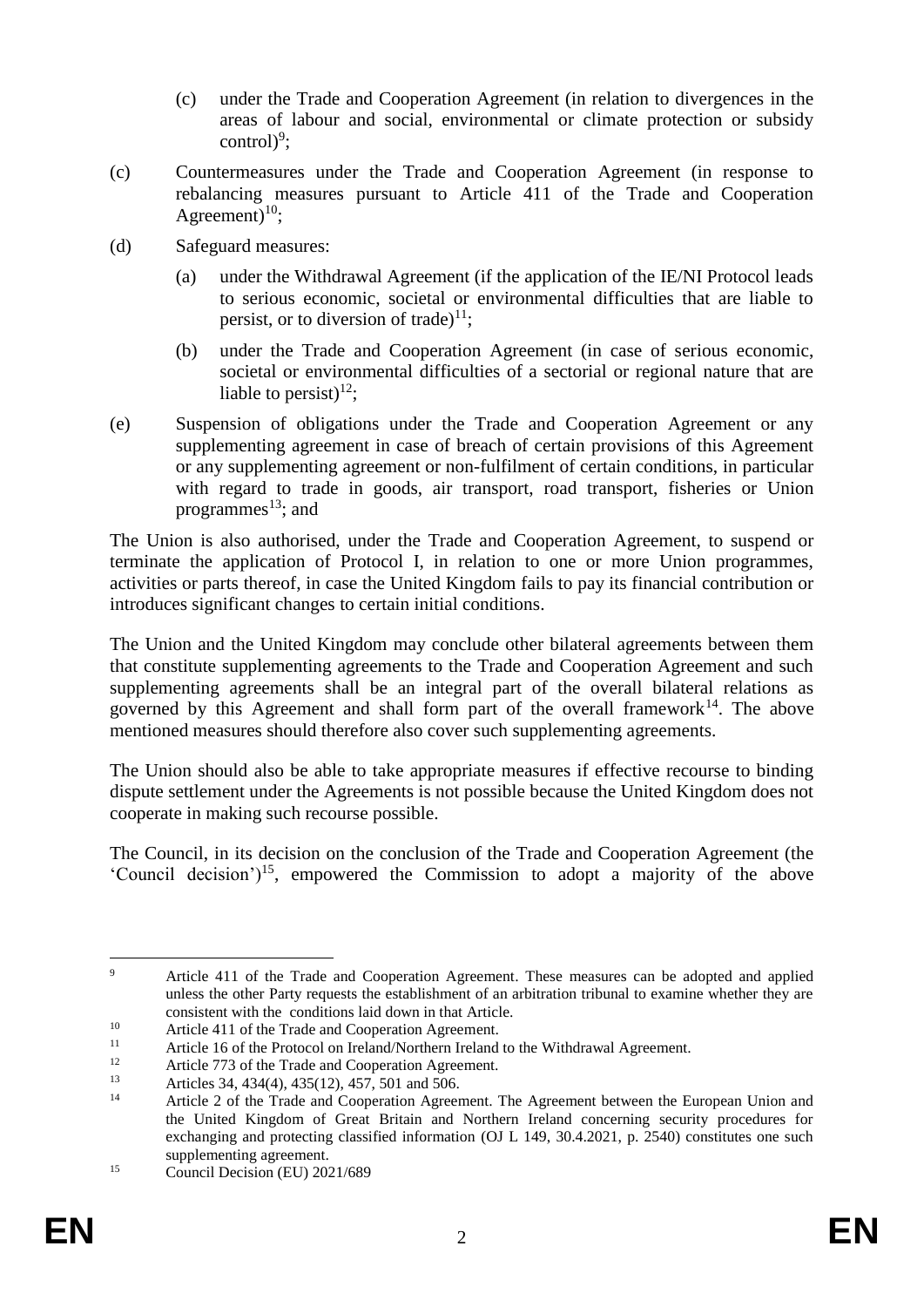mentioned measures on behalf of the Union *"until a specific legislative act regulating the*  adoption of the measures" enters into force<sup>16</sup>.

The Commission and the Council also agreed on a joint statement, issued at the time of the conclusion of the Trade and Cooperation Agreement, which provides that, "without prejudice to its right of initiative under the Treaties, the Commission will aim to propose the specific legislative act referred to above no later than 31 March 2022" 17.

This legislative proposal fulfils this political commitment. The proposed Regulation empowers the Commission to adopt the measures referred to above, as well as to amend, suspend or repeal them as appropriate, by means of implementing acts. Where the measure consists of the suspension of an obligation under any of the agreements the empowerment extends to the adoption of appropriate restrictions on trade, investment or other activities within the scope of the agreement concerned. The proposed Regulation thus ensures that the Union can act in a timely and effective manner to protect its interests in implementing and enforcing both the Withdrawal Agreement and the Trade and Cooperation Agreement.

## **• Consistency with existing policy provisions in the policy area**

There are no precedents of any policy provisions governing the withdrawal of, and the Union's partnership with, a former Member State. The unprecedented nature of the system formed by the Withdrawal Agreement and the Trade and Cooperation Agreement is particularly noteworthy in the case of the Protocol on Ireland/Northern Ireland to the Withdrawal Agreement, which allows the United Kingdom to participate in the single market for goods in respect of Northern Ireland.

The proposed regulation is intended to apply instead of the empowerment given to the Commission in the above mentioned Council decision on the conclusion of the Trade and Cooperation Agreement. Following the adoption of the proposed Regulation, the Commission will therefore submit a proposal for the repeal of the relevant parts of that Decision.

## **• Consistency with other Union policies**

Given the broad scope of application of the two Agreements, measures might have to be adopted in relation to the following Union policies: the common fisheries policy, the common transport policy, the internal market policy, the research and development policy, the space policy and the common commercial policy.

The proposed Regulation is *lex specialis* with regard to sectoral provisions of Union law to the extent that these provisions govern the same subject matter. Possible overlaps might exist e.g. in the field of the common commercial policy<sup>18</sup> or the transport policy<sup>19</sup>.

<sup>1</sup> <sup>16</sup><br>Article 3 of the Council Decision.<br>Statement by the Commission and

Statement by the Commission and the Council on the monitoring and implementation of the Trade and Cooperation Agreement, paragraph 3.

<sup>&</sup>lt;sup>18</sup> Regulation (EU) No 654/2014 of the European Parliament and of the Council concerning the exercise of the Union's rights for the application and enforcement of international trade rules and amending Council Regulation (EC) No 3286/94 laying down Community procedures in the field of the common commercial policy in order to ensure the exercise of the Community's rights under international trade rules, in particular those established under the auspices of the World Trade Organization (OJ L 189, 27.6.2014, p. 50)

<sup>&</sup>lt;sup>19</sup> Regulation (EU) 2019/712 of the European Parliament and of the Council of 17 April 2019 on safeguarding competition in air transport, and repealing Regulation (EC) No 868/2004 (OJ L 123, 10.5.2019, p. 4)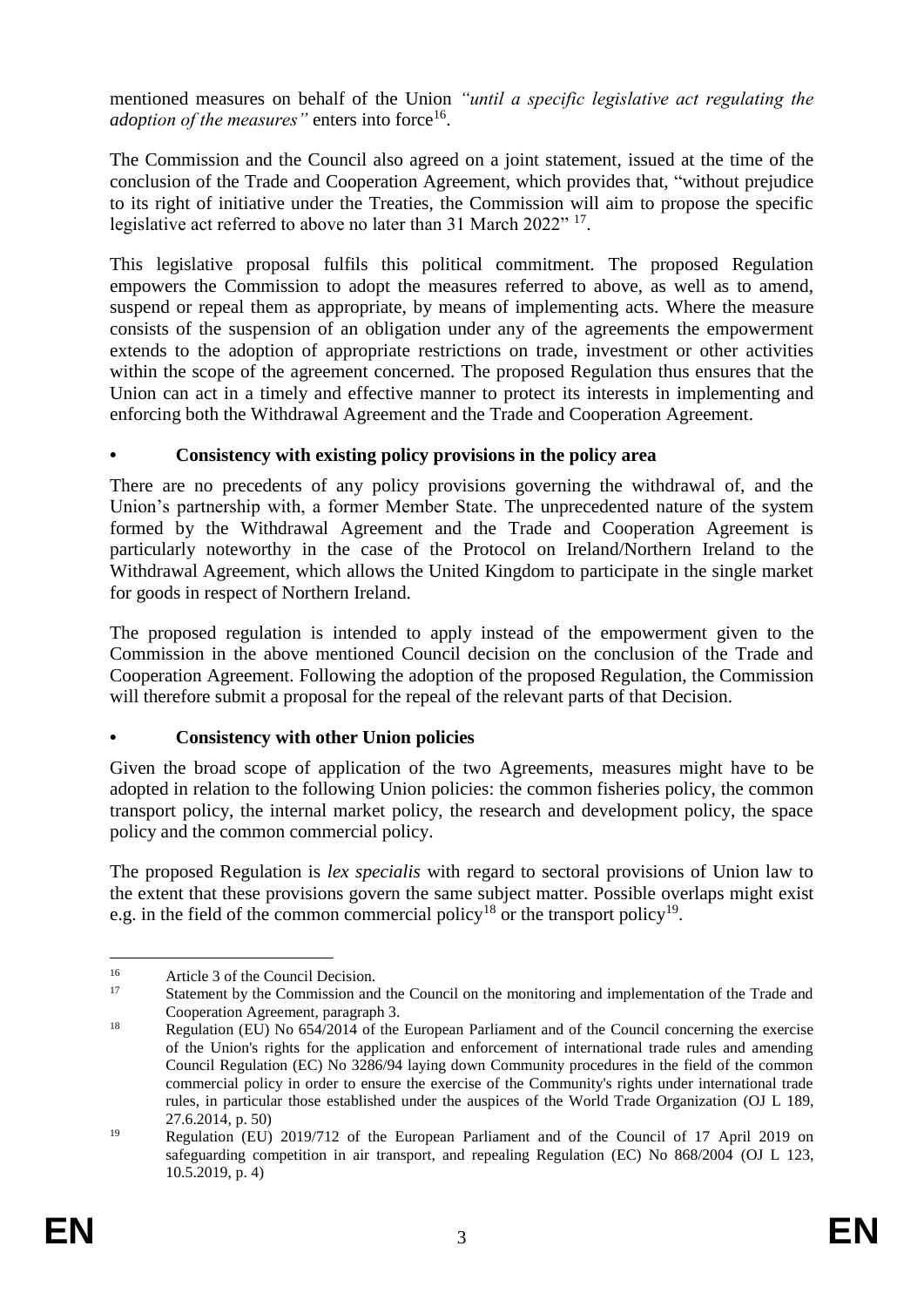Given the specific features of the Union's policies in the Area of Freedom, Security and Justice, the proposed Regulation does not cover measures within the scope of those policies.

A separate legislative proposal governs the adoption of measures in the area of Euratom's research and training programmes.

## **2. LEGAL BASIS, SUBSIDIARITY AND PROPORTIONALITY**

## **• Legal basis**

The legal bases are those in the Treaty on the Functioning of the European Union (TFEU) which govern the areas in which unilateral and enforcement measures may have to be adopted, namely:

- Article 43 TFEU (fisheries);
- Articles 91 and 100 TFEU (transport);
- Articles 173, 182, 188 and 189 TFEU (Union programmes);
- Article 207 TFEU (common commercial policy).

## **• Subsidiarity (for non-exclusive competence)**

The proposed Regulation implements the Trade and Cooperation Agreement and the Withdrawal Agreement, both of which are EU-only agreements. Since the objective of laying down rules and procedures governing the exercise of Union's rights under the Withdrawal Agreement and the Trade and Cooperation Agreement, cannot be sufficiently achieved by the Member States but can rather, by reason of its scale and effects, be better achieved at Union level, the Union may adopt measures, in accordance with the principle of subsidiarity as set out in Article 5 of the Treaty on European Union. However, measures adopted under the proposed initiative will affect Member States and this situation justifies the recourse to comitology procedures.

### **• Proportionality**

Similarly, to the extent that the Union's rights to be exercised are set out in the Agreements concerned, the proposed measures do not exceed what is strictly necessary to achieve the objective to ensure a swift and effective exercise of those rights. Moreover, the conditions applying under the Withdrawal Agreement and the Trade and Cooperation Agreement to the adoption of unilateral and enforcement measures ensure that these measures are limited to what is strictly necessary to achieve the specific purposes laid down therein.

### **• Choice of the instrument**

The form of a regulation fits best the objective pursued, namely to lay down general principles and uniform conditions for the exercise of the rights available to the Union in implementing and enforcing the Withdrawal Agreement and the Trade and Cooperation Agreement or any supplementary agreement.

### **3. RESULTS OF EX-POST EVALUATIONS, STAKEHOLDER CONSULTATIONS AND IMPACT ASSESSMENTS**

## **• Ex-post evaluations/fitness checks of existing legislation**

n/a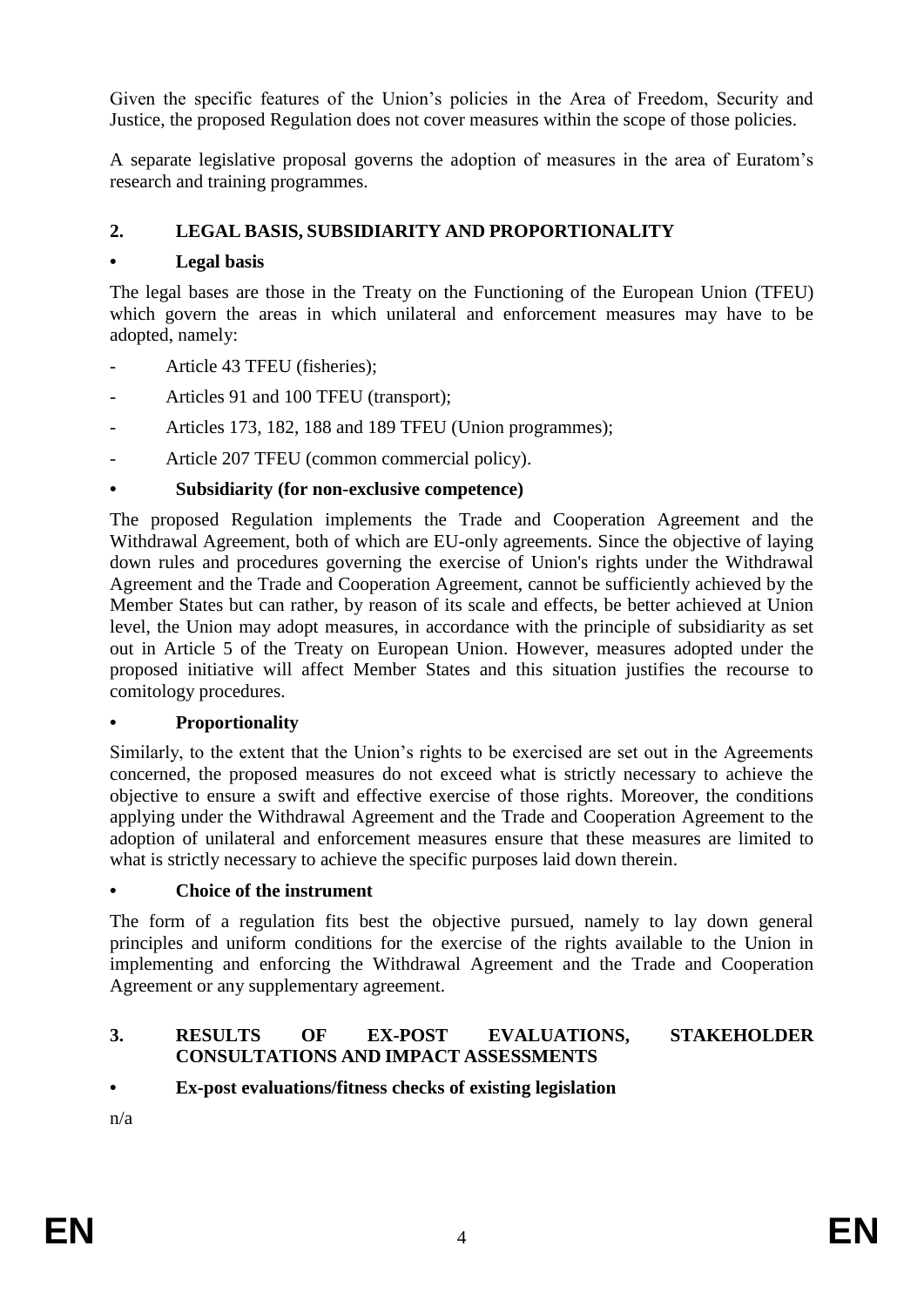## **• Stakeholder consultations**

The initiative is of a procedural and institutional nature.

## **• Collection and use of expertise**

n/a

## **• Impact assessment**

No impact assessment has been carried out for the following reasons:

- 1. No policy options are available to the Commission because: (a) the envisaged proposal organises how measures already agreed in two international agreements are taken within the Union with no margin for variation, and (b) the Commission has committed before the European Parliament and the Council to submit a proposal for this legislative act by a given date.
- 2. No directly identifiable impacts are expected given the procedural nature of the act.

# **• Regulatory fitness and simplification**

n/a

## **• Fundamental rights**

Measures adopted under the proposed Regulation would be a lawful action by the Union under the Charter of Fundamental Rights. This is because this action would be taken in conformity with the requirements that the action be taken on the basis of a proper legal basis, by the competent authorities, in pursuit of a legitimate objective, namely that of exercising the Union's rights under the above Agreements, and in line with the principle of proportionality.

## **4. BUDGETARY IMPLICATIONS**

n/a

# **5. OTHER ELEMENTS**

## **• Implementation plans and monitoring, evaluation and reporting arrangements**

A review of the implementation of the proposed Regulation is foreseen within five years of its entry into force. This period is in line with the joint review of both Parties to the TCA as provided for in Article 776 of the TCA.

## **• Explanatory documents (for directives)**

n/a

# **• Detailed explanation of the specific provisions of the proposal**

Article 1 lays down the subject matter of the proposed Regulation, namely to establish rules and procedures to ensure an effective and timely exercise of the Union's rights in enforcing and implementing the Withdrawal Agreement and the Trade and Cooperation Agreement.

These rights may be exercised by means of the measures listed in the second paragraph of that Article, in accordance with the rules laid down in Article 2 and the committee procedure laid down in Article 3. In particular, these measures must be limited to what is necessary to fulfil their purpose as provided for in the relevant provisions of the Withdrawal Agreement and the Trade and Cooperation Agreement.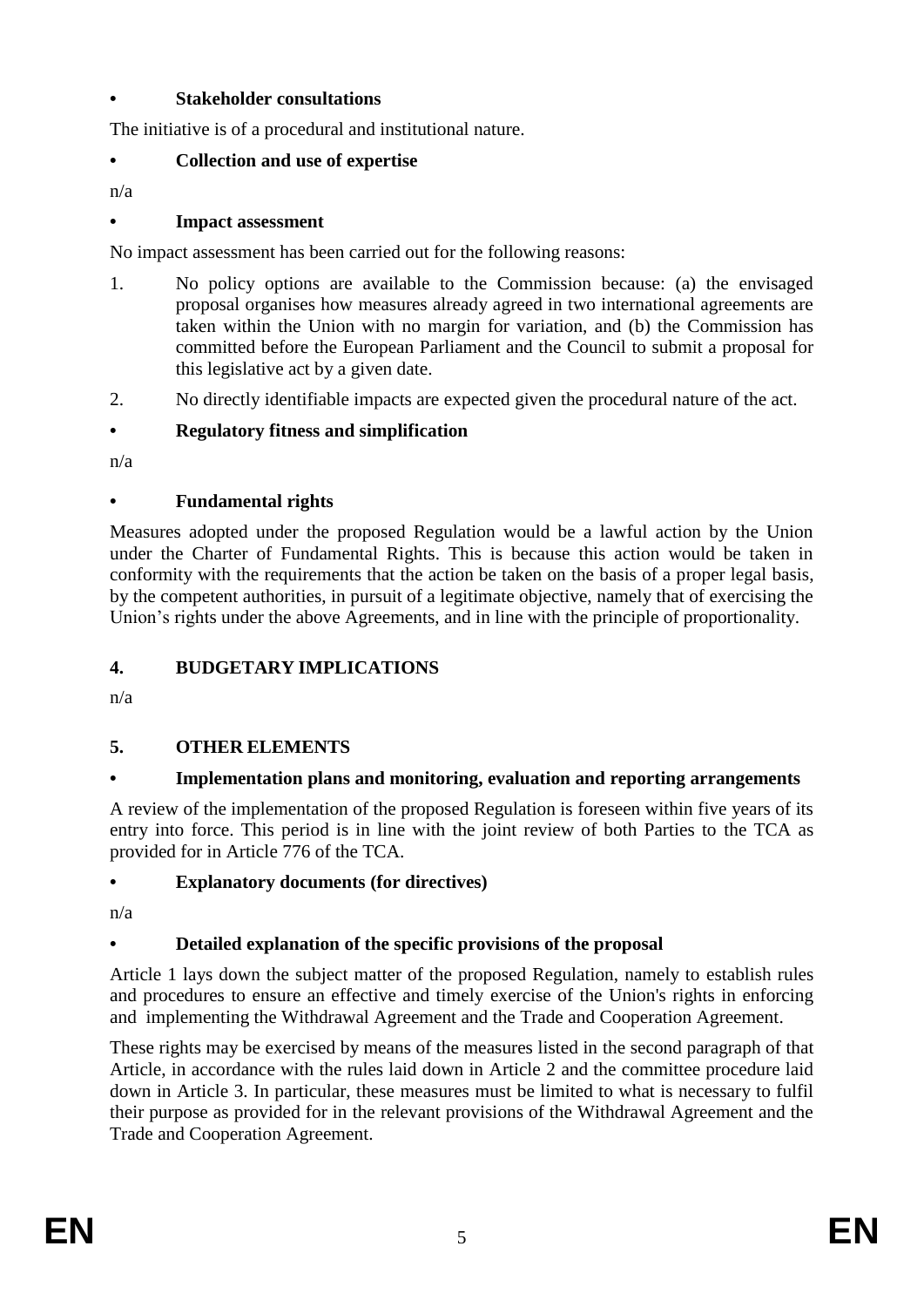Article 4 confirms the *lex specialis* character of the proposed Regulation. Article 5 provides for a review of this Regulation by the Commission within five years of its entry into force, in order to ascertain that it remains fit for purpose.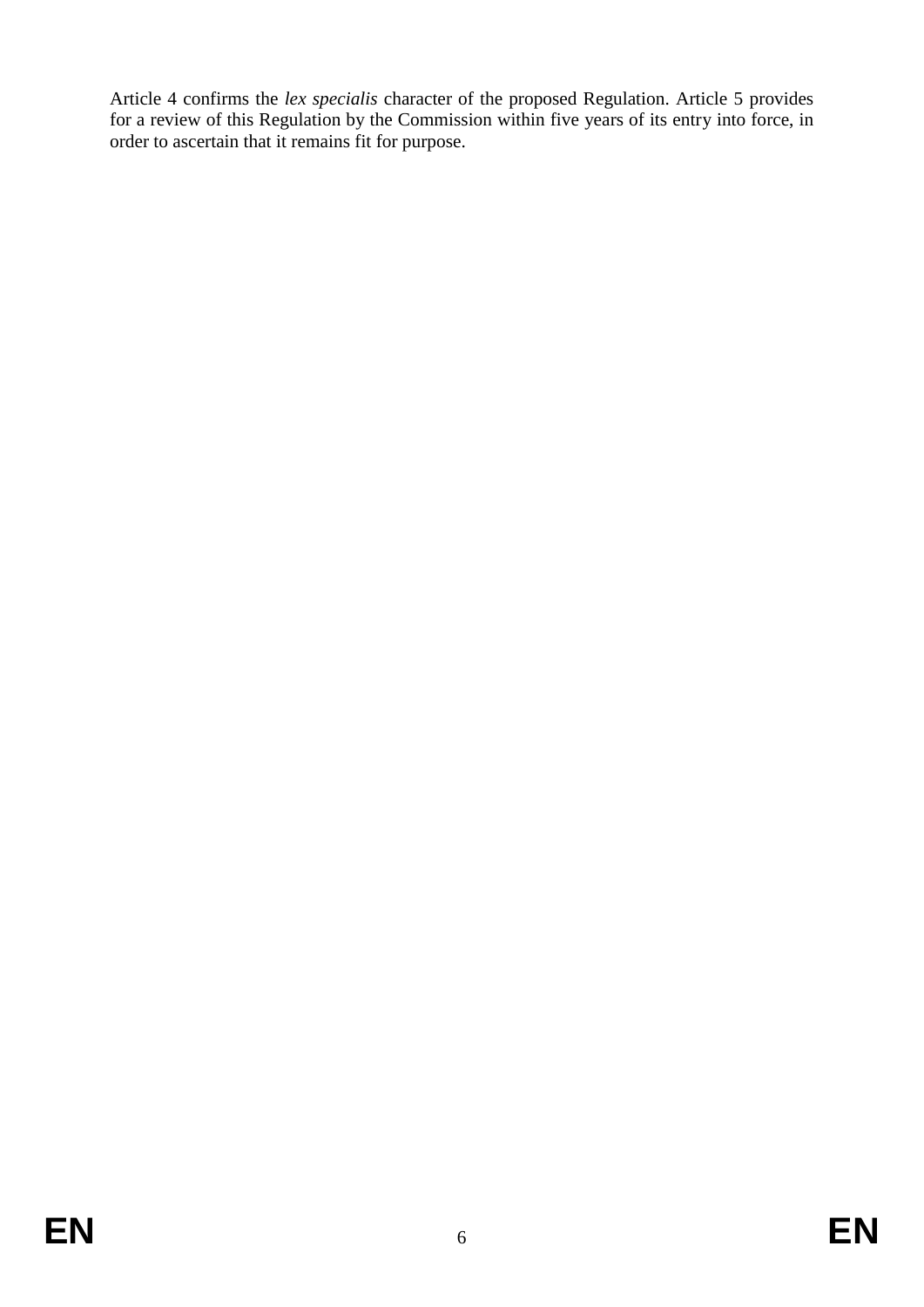2022/0068 (COD)

### Proposal for a

### **REGULATION OF THE EUROPEAN PARLIAMENT AND OF THE COUNCIL**

**laying down rules for the exercise of the Union's rights in the implementation and enforcement of the Agreement on the withdrawal of the United Kingdom of Great Britain and Northern Ireland from the European Union and the European Atomic Energy Community and of the Trade and Cooperation Agreement between the European Union and the European Atomic Energy Community, of the one part, and the United Kingdom of Great Britain and Northern Ireland, of the other part**

### THE EUROPEAN PARLIAMENT AND THE COUNCIL OF THE EUROPEAN UNION,

Having regard to the Treaty on the Functioning of the European Union, and in particular Articles 43, 91, 100, 173, 182, 188, 189 and 207 thereof,

Having regard to the proposal from the European Commission,

After transmission of the draft legislative act to the national parliaments,

Having regard to the opinion of the European Economic and Social Committee<sup>20</sup>,

Having regard to the opinion of the Committee of the Regions<sup>21</sup>,

Acting in accordance with the ordinary legislative procedure,

Whereas:

- (1) On 30 January 2020, the Council concluded the Agreement on the withdrawal of the United Kingdom of Great Britain and Northern Ireland from the European Union and the European Atomic Energy Community<sup>22</sup> (the 'Withdrawal Agreement'). That Agreement entered into force on 1 February 2020.
- (2) On 29 April 2021, the Council concluded, on behalf of the Union, the Trade and Cooperation Agreement between the European Union and the European Atomic Energy Community, of the one part, and the United Kingdom of Great Britain and Northern Ireland, of the other part<sup>23</sup> (the 'Trade and Cooperation Agreement'). The Trade and Cooperation Agreement was applied provisionally as of 1 January 2021 and entered into force on 1 May 2021.
- (3) Both the Withdrawal Agreement and the Trade and Cooperation Agreement provide that a Party may adopt certain measures in the specific cases and subject to the conditions and procedures laid down therein. These measures may entail the suspension of certain obligations under the Agreement concerned.
- (4) The Union and the United Kingdom may conclude other bilateral agreements between them that constitute supplementing agreements to the Trade and Cooperation Agreement and such supplementing agreements are an integral part of the overall

 $20^{\circ}$  $^{20}$  OJ C, , p. .<br>
<sup>21</sup> OJ C, p.

 $^{21}$  OJ C, , p. .

<sup>&</sup>lt;sup>22</sup> OJ L 29, 31.1.2020, p. 7.

<sup>23</sup> OJ L 149, 30.4.2021, p. 10.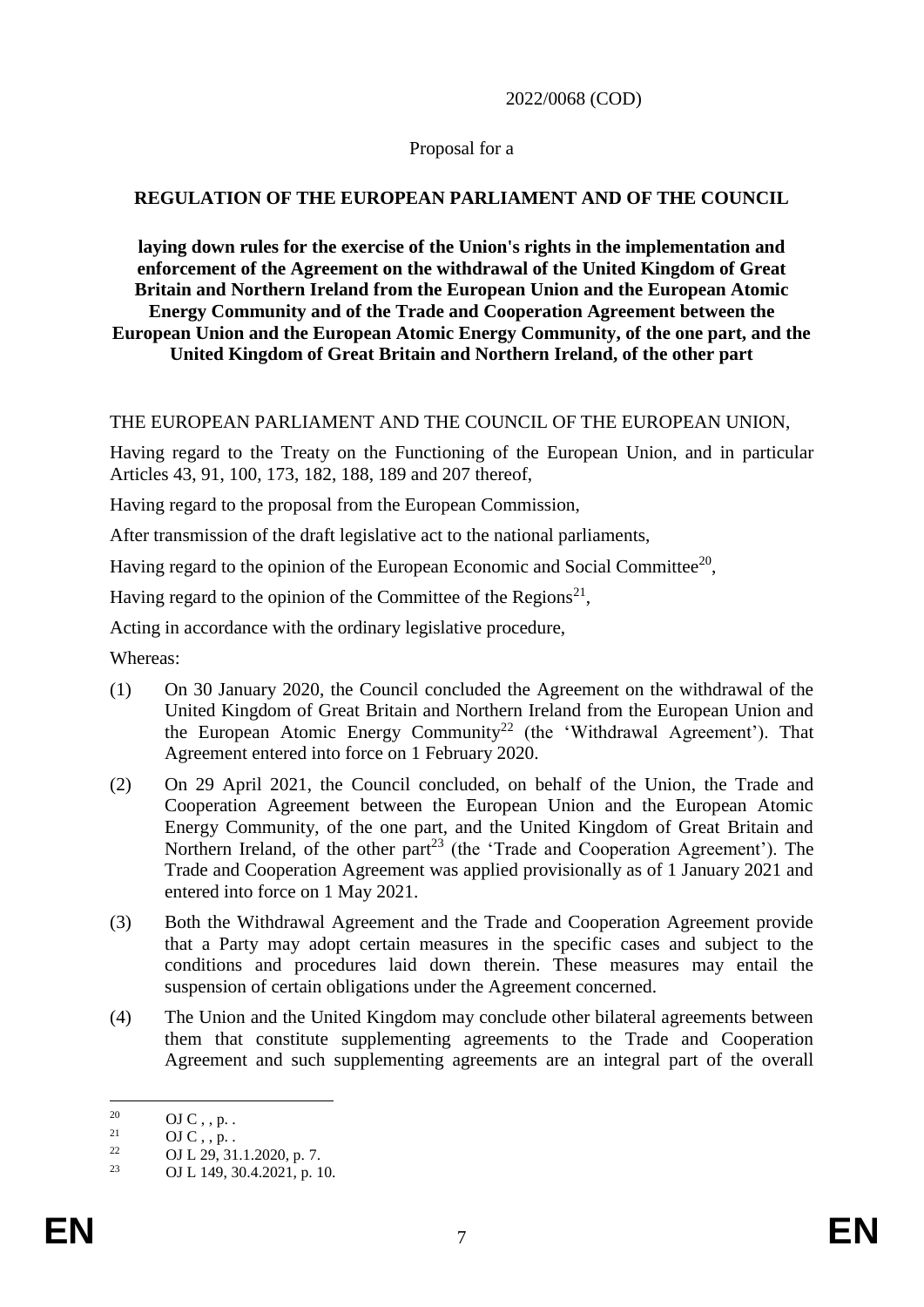bilateral relations as governed by this Agreement and form part of the overall framework.

- (5) Should the need arise to exercise its rights in implementing and enforcing the Withdrawal Agreement and the Trade and Cooperation Agreement, the Union should be in a position to make appropriate use of the instruments available to it swiftly and in a proportionate, effective and flexible manner, while fully involving Member States. The Union should also be able to take appropriate measures if effective recourse to binding dispute settlement under those Agreements is not possible because the United Kingdom does not cooperate in making such recourse possible. It is therefore necessary to lay down rules and procedures governing the adoption of those measures.
- (6) The rules and procedures laid down in this Regulation should take precedence over any provisions of Union law adopted on the basis of the Treaty on the Functioning of the European Union that govern the same subject matter.
- (7) In order to ensure that this Regulation remains fit for purpose, the Commission should undertake, within five years of its entry into force, a review of its scope and implementation and report its findings to the European Parliament, the Council, the European Economic and Social Committee and the Committee of the Regions.
- (8) In order to ensure uniform conditions for the implementation of this Regulation, and in particular in order to ensure the swift, effective and flexible exercise of the corresponding Union's rights under the Withdrawal Agreement and the Trade and Cooperation Agreement, implementing powers should be conferred on the Commission to adopt the measures referred to above and to and to adopt, as appropriate, measures restricting trade or other activities. Those powers should also extend to the amendment, suspension or repeal of the adopted measures. They should be exercised in accordance with Regulation (EU) No 182/2011 of the European Parliament and of the Council<sup>24</sup>. Given that the envisaged measures entail the adoption of acts of general scope, and that most of the envisaged measures relate to the areas referred to in Article 2(2), point (b), of that Regulation, the examination procedure should be used for the adoption of those measures. The Commission should adopt immediately applicable implementing acts where, in duly justified cases, imperative grounds of urgency so require for the appropriate protection of the Union's interests.
- (9) Since the objective of this Regulation, namely to lay down rules and procedures governing the exercise of Union's rights under the Withdrawal Agreement and the Trade and Cooperation Agreement, and to empower the Commission to adopt the necessary measures including, as appropriate, restrictions in trade, investment or other activities within the scope of the latter Agreement cannot be sufficiently achieved by the Member States but can rather, by reason of its scale and effects, be better achieved at Union level, the Union may adopt measures in accordance with the principle of subsidiarity as set out in Article 5 of the Treaty on European Union. Moreover, since only the Union is Party to the TCA and the WA, action at the level of international law in respect of these agreements can only be taken by the Union. In accordance with the principle of proportionality as set out in that Article, this Regulation does not go beyond what is necessary in order to achieve that objective,

 $24$ <sup>24</sup> Regulation (EU) No 182/2011 of the European Parliament and of the Council of 16 February 2011 laying down the rules and general principles concerning mechanisms for control by Member States of the Commission's exercise of implementing powers (OJ L 55, 28.2.2011, p. 13).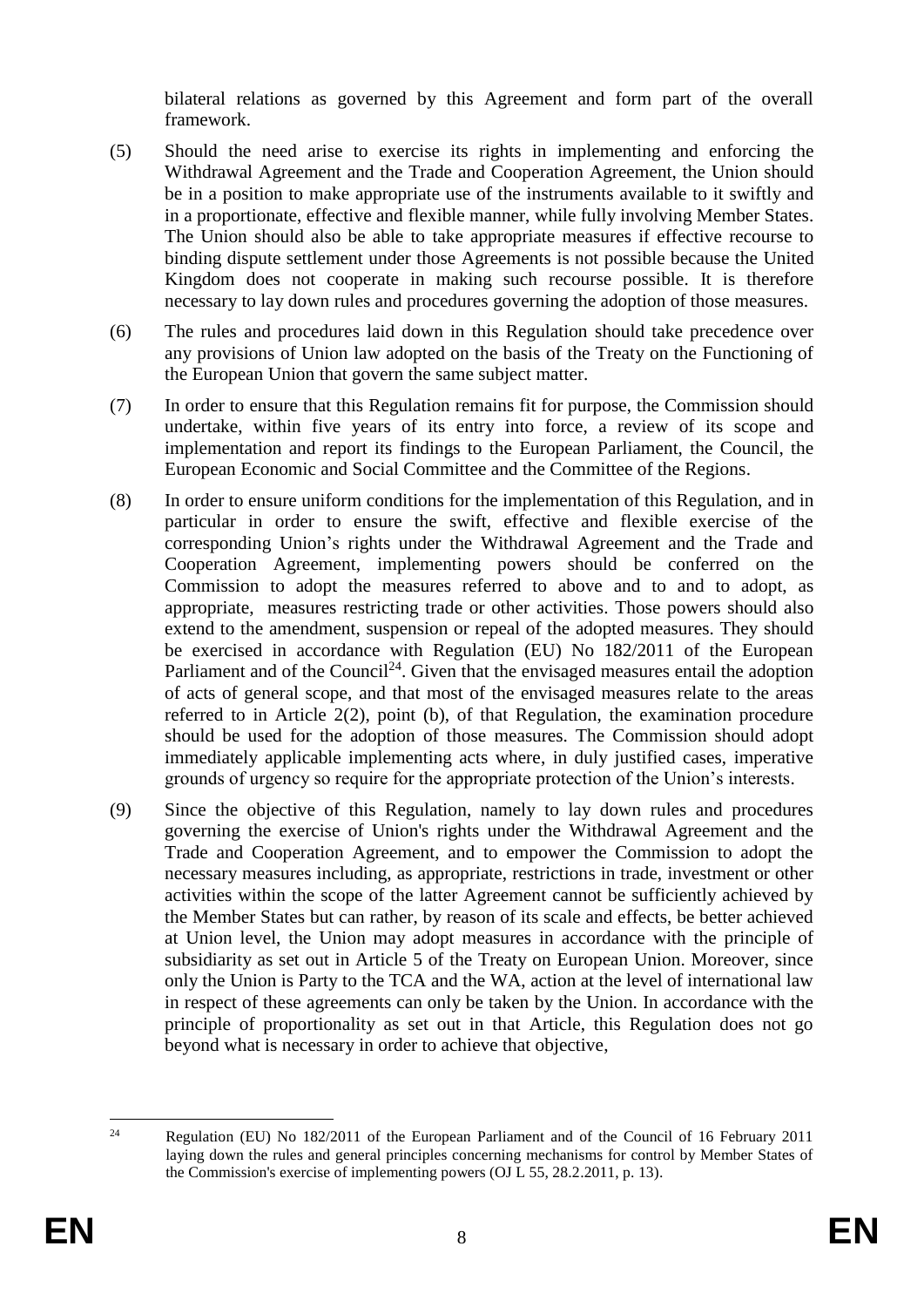### HAVE ADOPTED THIS REGULATION:

#### *Article 1*

### *Subject matter and scope*

- 1. This Regulation lays down rules and procedures to ensure an effective and timely exercise of the Union's rights in enforcing and implementing the Agreement on the withdrawal of the United Kingdom of Great Britain and Northern Ireland from the European Union and the European Atomic Energy Community ('the Withdrawal Agreement'), the Trade and Cooperation Agreement between the European Union and the European Atomic Energy Community, of the one part, and the United Kingdom of Great Britain and Northern Ireland, of the other part ('the Trade and Cooperation Agreement') and supplementing agreements to the Trade and Cooperation Agreement.
- 2. This Regulation applies to the following measures adopted by the Union (hereinafter: "measures"):
- (a) the suspension of the relevant preferential treatment of the product or products concerned as set out in Article 34 of the Trade and Cooperation Agreement;
- (b) remedial measures and the suspension of obligations as set out in Article 374 of the Trade and Cooperation Agreement;
- (c) rebalancing measures and countermeasures as set out in Article 411 of the Trade and Cooperation Agreement;
- (d) the refusal, revocation, suspension, limitation of and the imposition of conditions on the operating authorisations of air carriers of the United Kingdom, as well as the refusal, revocation, suspension, limitation of and the imposition of conditions on the operation of those air carriers, as set out in Articles 434(4) and 435(12) of the Trade and Cooperation Agreement;
- (e) the suspension of acceptance obligations as set out in Article 457 of the Trade and Cooperation Agreement;
- (f) remedial measures as set out in Article 469 of the Trade and Cooperation Agreement;
- (g) compensatory measures and the suspension of obligations as set out in Article 501 of the Trade and Cooperation Agreement;
- (h) remedial measures and the suspension of obligations as set out in Article 506 of the Trade and Cooperation Agreement;
- (i) the suspension or termination of the application of Protocol I, in relation to one or more Union programmes or activities adopted on the basis of the Treaty on the Functioning of the European Union, or parts thereof, as set out in Articles 718 and 719 of the Trade and Cooperation Agreement;
- (j) an offer or acceptance of temporary compensation or the suspension of obligations in the context of compliance following an arbitration or panel of experts procedure under Article 749 of the Trade and Cooperation Agreement;
- (k) safeguard measures and rebalancing measures as set out in Article 773 of the Trade and Cooperation Agreement;
- (l) measures restricting trade, investment or other activities within the scope of the Trade and Cooperation Agreement, if adjudication is not possible because the United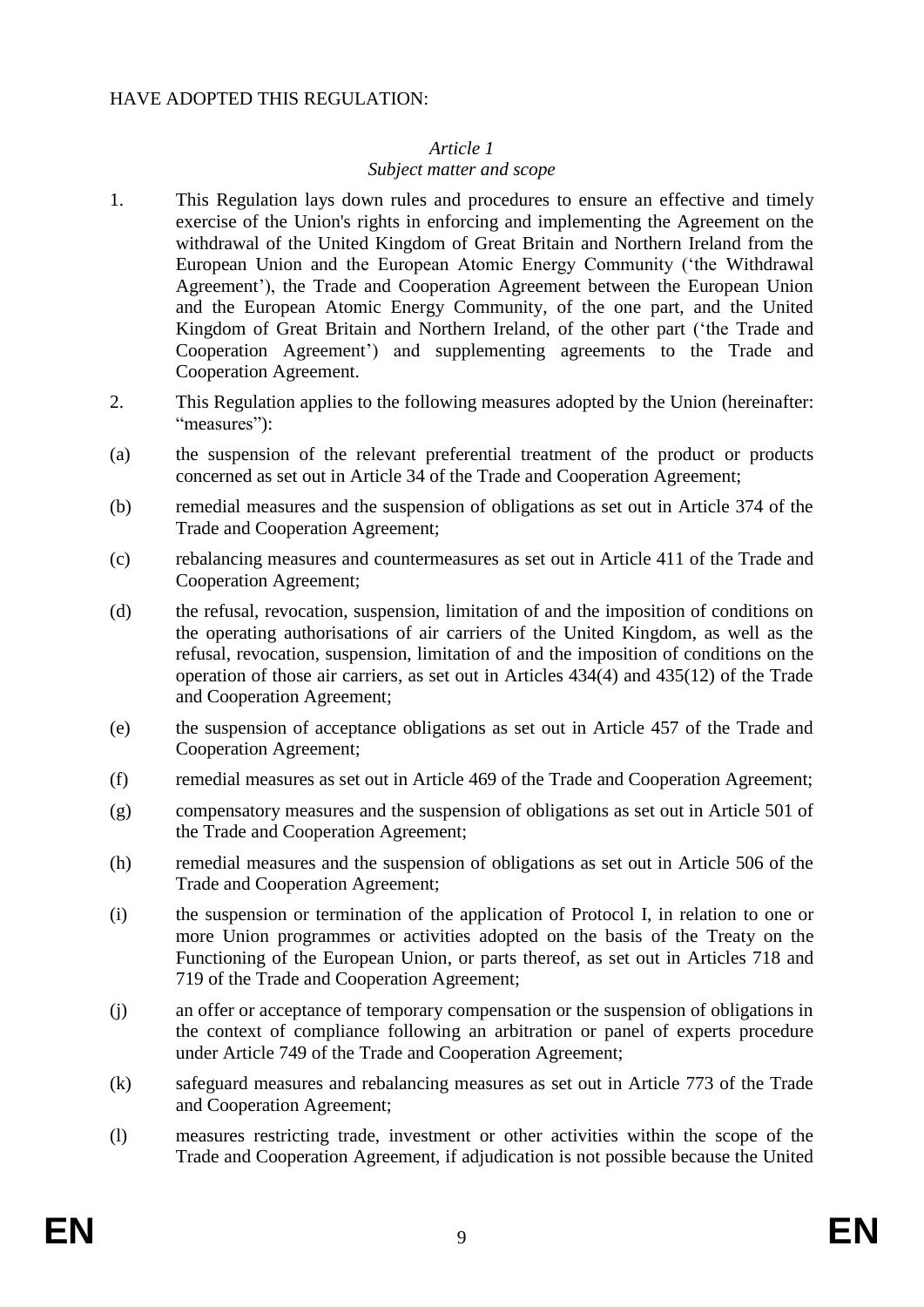Kingdom is not taking the steps that are necessary for a dispute settlement procedure under that Agreement or the Withdrawal Agreement to function, including unduly delaying the proceedings amounting to non-cooperation in the process;

- (m) the suspension of obligations under Article 178 of the Withdrawal Agreement in the context of compliance with an arbitration panel ruling;
- (n) remedial measures as set out in Article 13 of the Protocol on Ireland/Northern Ireland to the Withdrawal Agreement;
- (o) safeguard measures and rebalancing measures as set out in Article 16 of the Protocol on Ireland/Northern Ireland to the Withdrawal Agreement.

## *Article 2*

### *Exercise of the Union's rights*

- 1. The Commission shall be empowered, by means of implementing acts,
	- (a) to adopt the measures referred to in Article 1(2) of this Regulation; and
	- (b) where the measure consists of the suspension of an obligation under any of the agreements referred to in Article 1(1), to impose restrictions on trade, investment or other activities within the scope of the agreement concerned which would otherwise be precluded by the suspended obligation.

Where appropriate, those implementing acts shall specify the duration of the adopted measures.

- 2. The measures to be adopted pursuant to paragraph 1 shall be determined on the basis of the following criteria, in light of available information and of the Union's general interest:
	- (a) effectiveness of the measures in inducing compliance of the United Kingdom with the agreements referred to in Article 1(1);
	- (b) potential of the measures to provide relief to economic operators within the Union affected by the measures of the United Kingdom;
	- (c) availability of alternative sources of supply for the goods or services concerned, in order to avoid or minimise any negative impact on downstream industries, contracting authorities or entities, or final consumers within the Union;
	- (d) avoidance of disproportionate administrative complexity and costs in the application of the measures;
	- (e) any specific criteria that may be established in the agreements referred to in Article 1(1) in connection with the measures referred to in Article 1(2).
- 3. The Commission shall be empowered to amend, suspend or repeal the measures referred to in Article 1(2) by means of implementing acts. Where appropriate, those implementing acts shall specify the duration of the suspension.
- 4. Where there is a particular concern of one or more Member States, that or those Member States may request the Commission to adopt measures referred to in Article 1(2). If the Commission does not respond positively to such a request, it shall inform the Council in a timely manner of its reasons.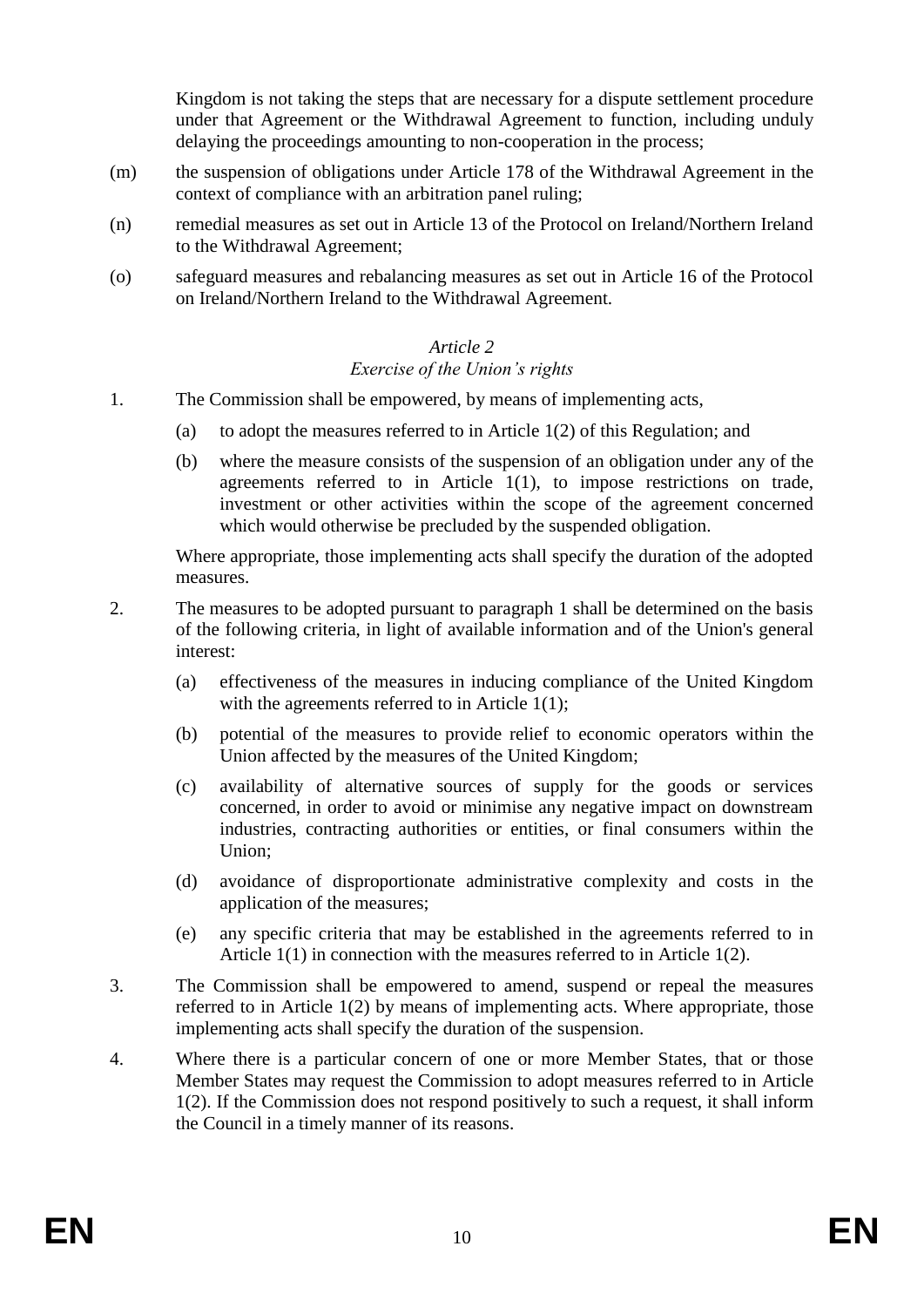- 5. If, due to persisting significant divergences, rebalancing measures referred to in Article 1(2), point (c), of this Regulation last for more than a year, one or more Member States may request the Commission to activate the review clause provided for in Article 411 of the Trade and Cooperation Agreement. The Commission shall examine this request in a timely manner and shall consider seizing as appropriate the Partnership Council of that matter, in accordance with the provisions set out in the Trade and Cooperation Agreement. If the Commission does not respond positively to such a request, it shall inform the Council in a timely manner of its reasons.
- 6. The implementing acts referred to in paragraphs 1 and 3 of this Article shall be adopted in accordance with the examination procedure referred to in Article 3(2).
- 7. On duly justified imperative grounds of urgency, the Commission shall adopt immediately applicable implementing acts in accordance with the procedure referred to in Article 3(3).

#### *Article 3*

#### *Committee procedure*

- 1. The Commission shall be assisted by the UK Committee. That committee shall be a committee within the meaning of Regulation (EU) No 182/2011.
- 2. Where reference is made to this paragraph, Article 5 of Regulation (EU) No 182/2011 shall apply.
- 3. Where reference is made to this paragraph, Article 8 of Regulation (EU) No 182/2011, in conjunction with Article 5 thereof, shall apply.

#### *Article 4*

#### *Relation to other provisions of Union law*

This Regulation shall apply notwithstanding any provisions of Union law adopted on the basis of the Treaty on the Functioning of the European Union that govern the same subject matter.

### *Article 5*

#### *Review*

By [Publications Office: Please insert the date five years after the entry into force of this Regulation], the Commission shall present a report to the European Parliament, the Council, the European Economic and Social Committee and the Committee of the Regions on the application of this Regulation.

### *Article 6*

### *Entry into force*

This Regulation shall enter into force on the twentieth day following that of its publication in the *Official Journal of the European Union*.